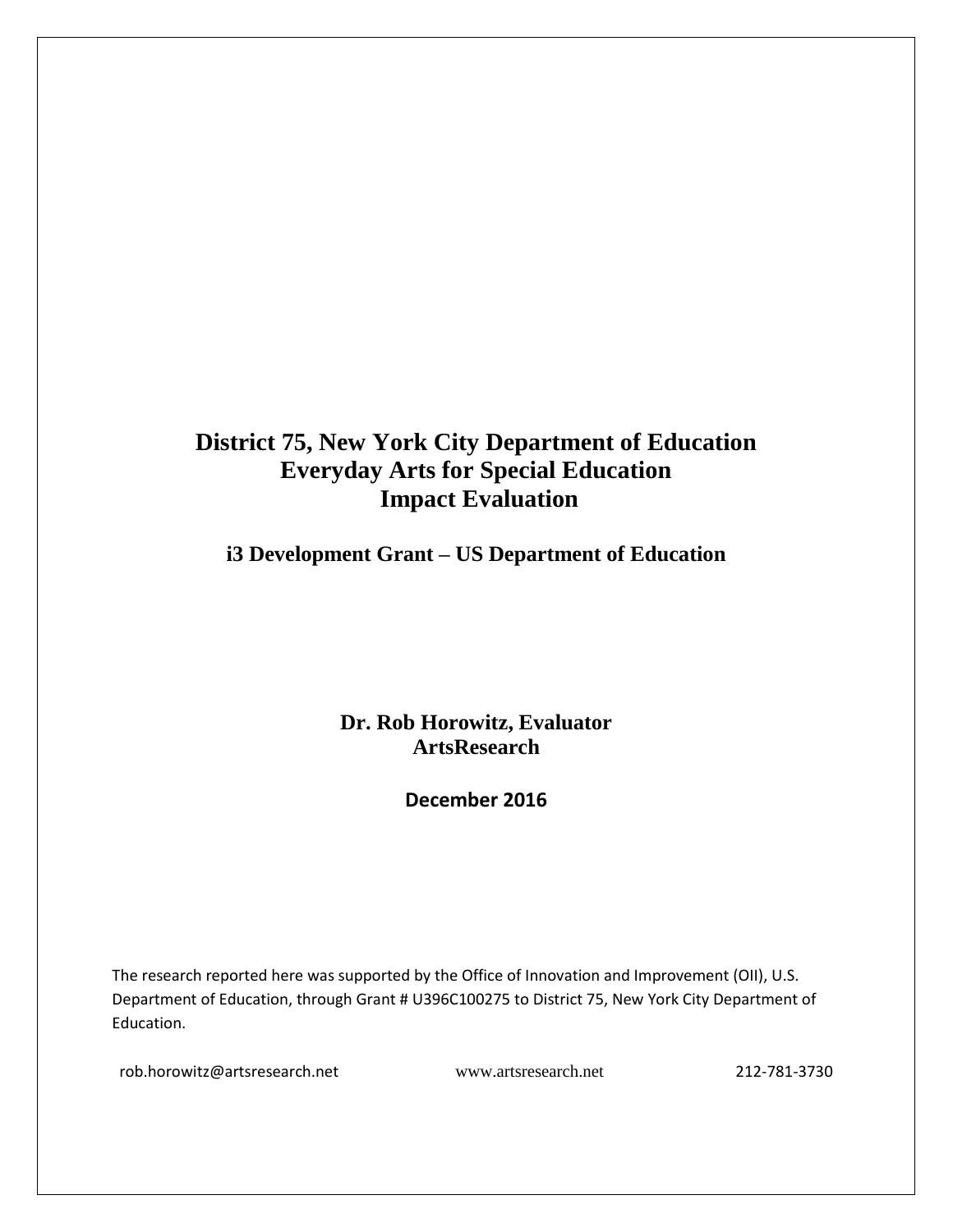### **Contents**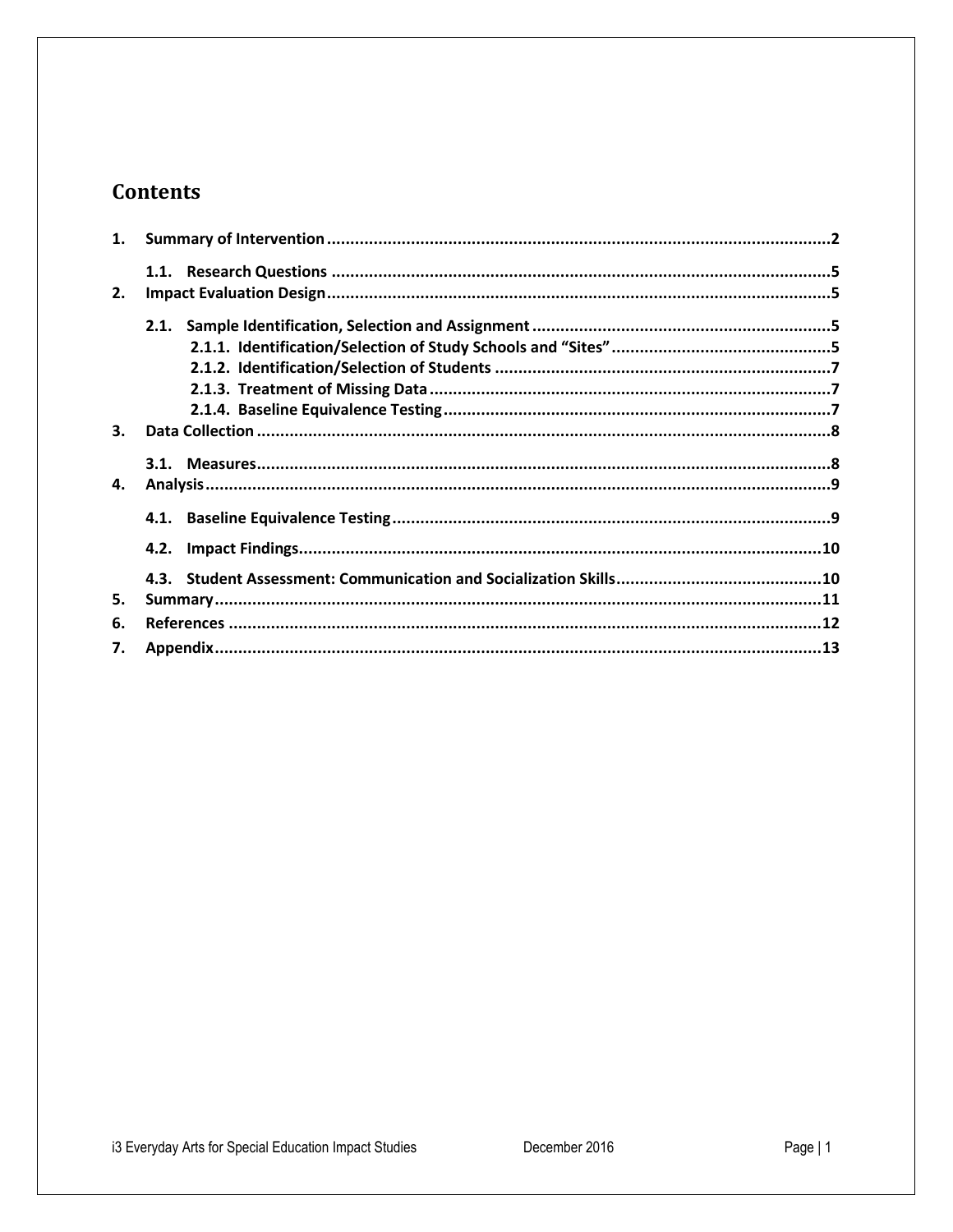# **District 75, New York City Department of Education Everyday Arts for Special Education Impact Evaluation**

## <span id="page-2-0"></span>**1. Summary of Intervention**

Everyday Arts for Special Education (EASE) was funded through an i3 Development Grant to District 75, New York City's special education district. When the grant began in 2010, District 75 employed 4,000 teachers in 56 schools within each of New York City's five boroughs. Of the District's 23,000 students, 71% were eligible for Title I support, 86% were from minority populations, 15% were English Language Learners, and 60% were assessed on New York State alternate academic achievement standards. Students' disabilities encompassed a wide range, including autism spectrum disorders, cognitive disabilities, emotional disturbance, severe learning disabilities, and multiple handicaps (physical and cognitive). The students required highly specialized educational programs and support systems.

The participating EASE students were all in elementary grades (K-5) within 10 District 75 schools. However, the meaning of "district," "school" and "grade" were different than a conventional setting. District 75 is not a geographical district, but is instead an organizational structure across the entire city that encompasses students who require the special services available through the district. The EASE "schools" were not buildings, but were also organizational structures, comprised of multiple sites, within various school buildings which might also have other programs. In total, the EASE program operated in 37 sites throughout NYC. While all students were in elementary grades, these grades did not reflect a level of academic achievement, but instead were based upon each student's age.

EASE students had 4 categories of disabilities: autism spectrum, intellectual disabilities, emotional disturbance and multiple disabilities. Students varied in the range of severity of disabilities within each category. EASE instruction took place within each EASE teacher's classroom. The classes were sometimes grouped according to disability, but often contained various disabilities. EASE class sizes varied, as well, with up to 12 students per class. Most EASE classes had 6 students. The EASE program provided extensive professional development (PD) for the teachers that included a repertoire of arts-based strategies that they could employ to address each students' Individual Education Plan (IEP) needs, particularly in communication, socialization and related academic areas.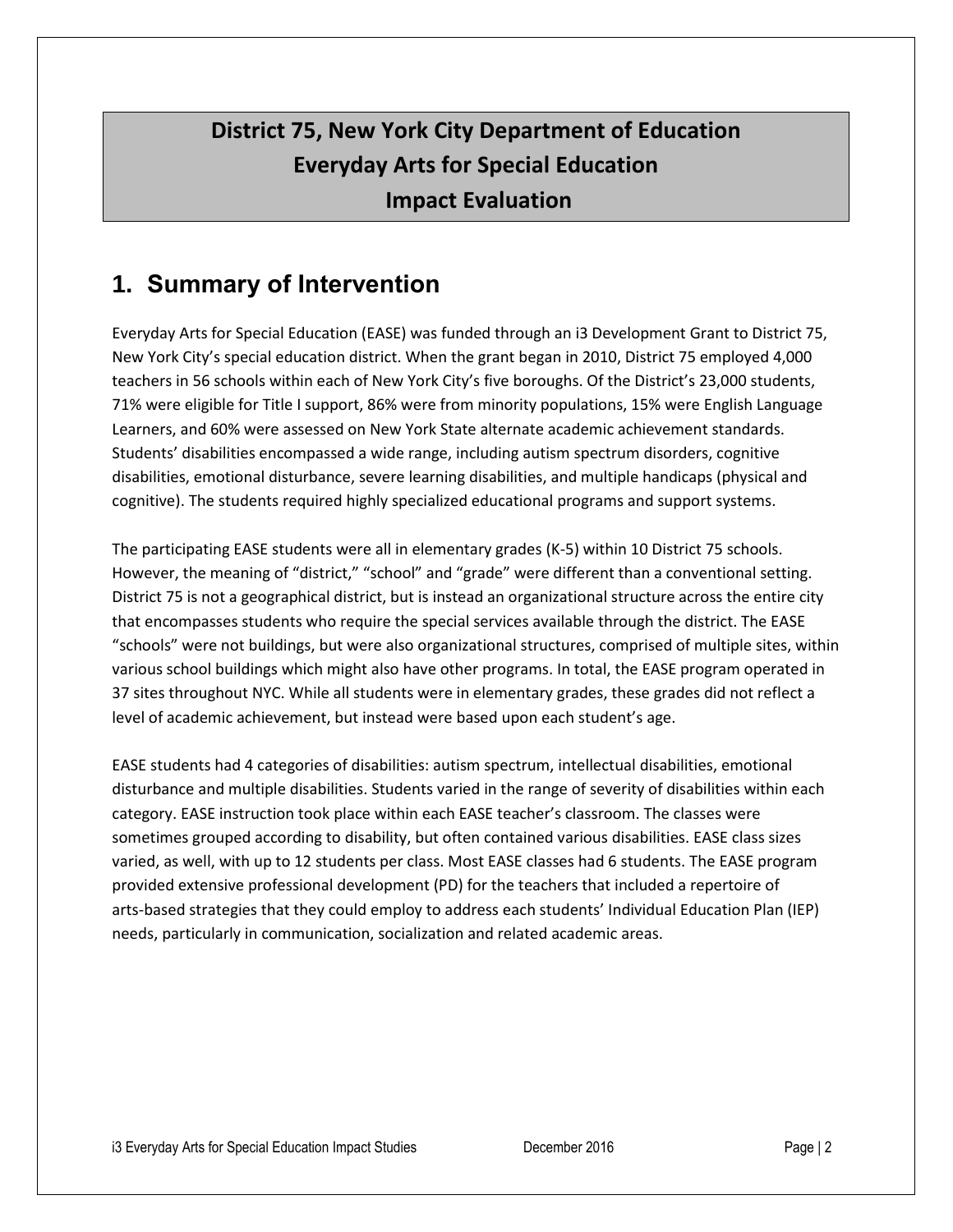#### **The Program and Implementation**

EASE teachers learned strategies across multiple arts disciplines (music, dance, visual arts, and theater) through a series of professional development workshops and extensive in-school support. There were four key program components, as shown in Table 1

| <b>Intervention Activity</b>            | <b>Key Indicators for Each Component</b>                                                                                                                                                                   |
|-----------------------------------------|------------------------------------------------------------------------------------------------------------------------------------------------------------------------------------------------------------|
| Professional Development Workshops      | Participating teachers and administrators meet with<br>teaching artists for full-day workshops.                                                                                                            |
| <b>Collaborative Classroom Modeling</b> | Teaching artists collaborate with teachers in the classroom<br>to implement curricula learned in the professional<br>development workshops, differentiating instruction for all<br>age and ability levels. |
| On-Site Professional Development        | Teaching artists conduct 45-minute on-site professional<br>development sessions with participating teachers, focused<br>on differentiation and documentation of best practices.                            |
| Classroom Instruction                   | Teachers address an IEP goal through an EASE instructional<br>activity.                                                                                                                                    |

The PD was led by Manhattan New Music Project (MNMP) and Urban Arts Partnership (UAP) teaching artists.<sup>1</sup> Teachers learned differentiated arts-based strategies designed to meet the communication, socialization, academic, and arts goals of each student's IEP across multiple arts. The strategies were developed through many years of experience by a core group of teaching artists, who had worked in other District 75 and special education projects. The strategies were codified at the outset of the program by a curriculum developer/program designer. The PD sessions were experiential, with opportunities for practice and reflection. Artist visits to each classroom provided modeling and on-site coaching.

A new cohort of 60 teachers and their students were added to the EASE program each program year, while ongoing PD and support was provided for previous years' participants. The level of direct teaching artist support was reduced in each subsequent year of teachers' participation as they became more capable of implementing the program without assistance. Upon reaching their fourth year, the most

i3 Everyday Arts for Special Education Impact Studies December 2016 **Page | 3** Page | 3

l

 $1$  District75's arts partner was MNMP for the first 2 years of the grant. MNMP was absorbed by UAP, which then became District 75's partner for the final 3 years.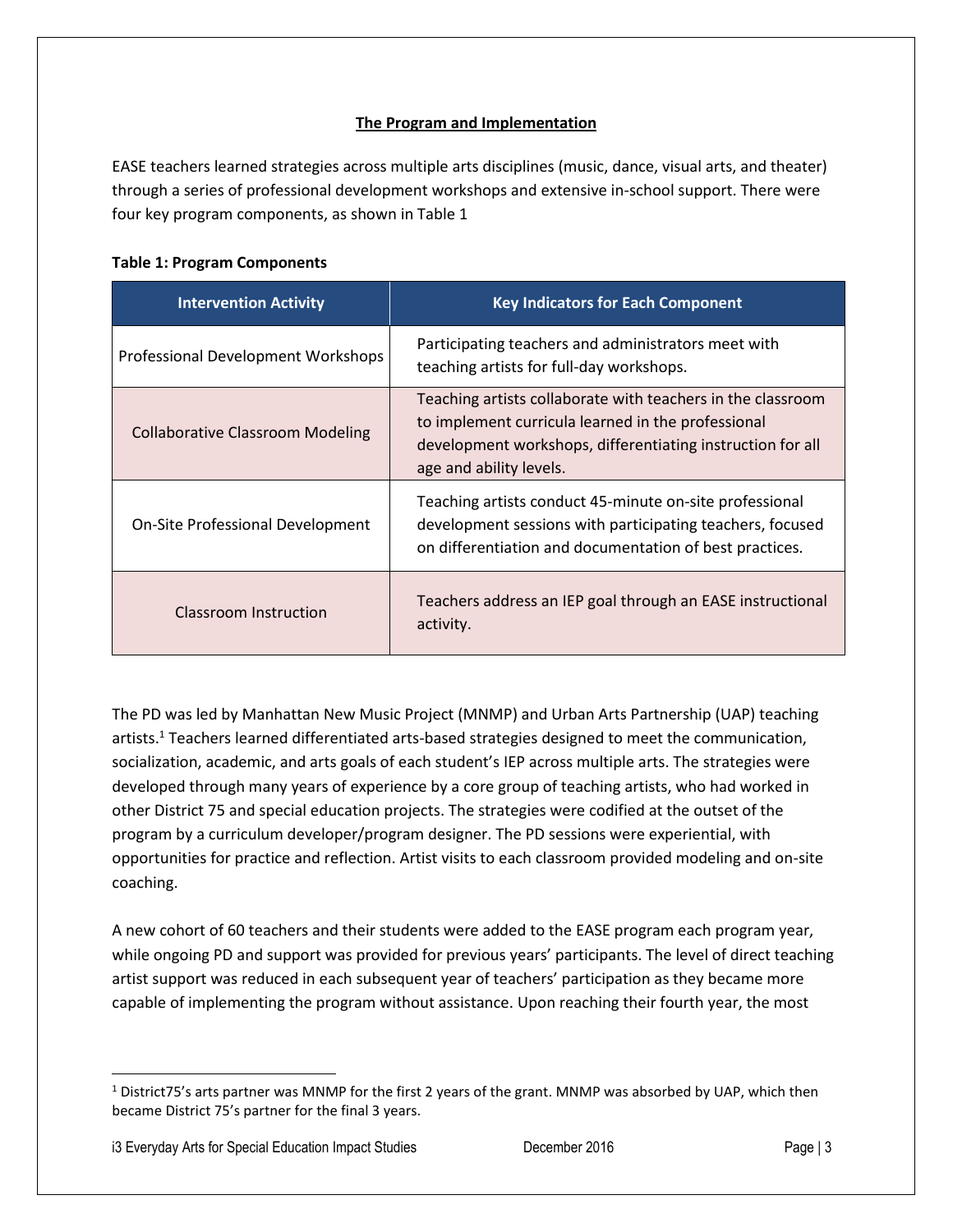effective teachers were identified and trained to become mentor teachers, in order to help disseminate the EASE program to others.

Table 2 shows the levels of support for each year's cohort of teachers. Table 3 shows activities for each level.

|                  | Cohort 1                               | <b>Cohort 2</b>                        | <b>Cohort 3</b>           | <b>Cohort 4</b>               | <b>Cohort 5</b>                  |
|------------------|----------------------------------------|----------------------------------------|---------------------------|-------------------------------|----------------------------------|
| <b>YEAR</b>      | <b>Beginner Level</b>                  |                                        |                           |                               |                                  |
| 1                | support                                |                                        |                           |                               |                                  |
| <b>YEAR</b>      | Intermediate                           | Beginner Level                         |                           |                               |                                  |
| 2                | Level support                          | support                                |                           |                               |                                  |
| <b>YEAR</b>      | <b>Advanced Level</b>                  | Intermediate                           | <b>Beginner Level</b>     |                               |                                  |
| 3                | support                                | Level support                          | support                   |                               |                                  |
| <b>YEAR</b>      | Selected<br>teachers                   | <b>Advanced Level</b>                  | Intermediate              | Beginner Level                |                                  |
| 4                | become mentors                         | support                                | Level support             | support                       |                                  |
| <b>YEAR</b><br>5 | Selected<br>teachers<br>become mentors | Selected<br>teachers<br>become mentors | Advanced Level<br>support | Intermediate<br>Level support | <b>Beginner Level</b><br>support |

#### **Table 3: Activities for Teachers at Different Program Levels**

|                       | <b>General Description</b>                                                                                 | <b>PD Workshops</b>                    | <b>Collaborative</b><br><b>Classroom</b><br><b>Modeling</b> | <b>On-Site PD</b>                                  |
|-----------------------|------------------------------------------------------------------------------------------------------------|----------------------------------------|-------------------------------------------------------------|----------------------------------------------------|
| Beginner<br>Level     | Teachers learn and<br>implement EASE with<br>extensive support from<br>teaching artists                    | 4 full-day<br>workshops per<br>teacher | 20 in-class<br>teaching artist<br>visits per class          | 20 forty-five<br>minute<br>sessions per<br>teacher |
| Intermediate<br>Level | Teachers implement EASE<br>with new students, taking<br>more responsibility from<br>teaching artists       | 2 full-day<br>workshops per<br>teacher | 16 in-class<br>teaching artist<br>visits per class          | 16 forty-five<br>minute<br>sessions per<br>teacher |
| Advanced<br>Level     | <b>Teachers implement EASE</b><br>with new students, requiring<br>minimal support from<br>teaching artists | 1 full-day<br>workshop per<br>teacher  | 8 in-class teaching<br>artist visits per<br>class           | 8 forty-five<br>minute<br>sessions per<br>teacher  |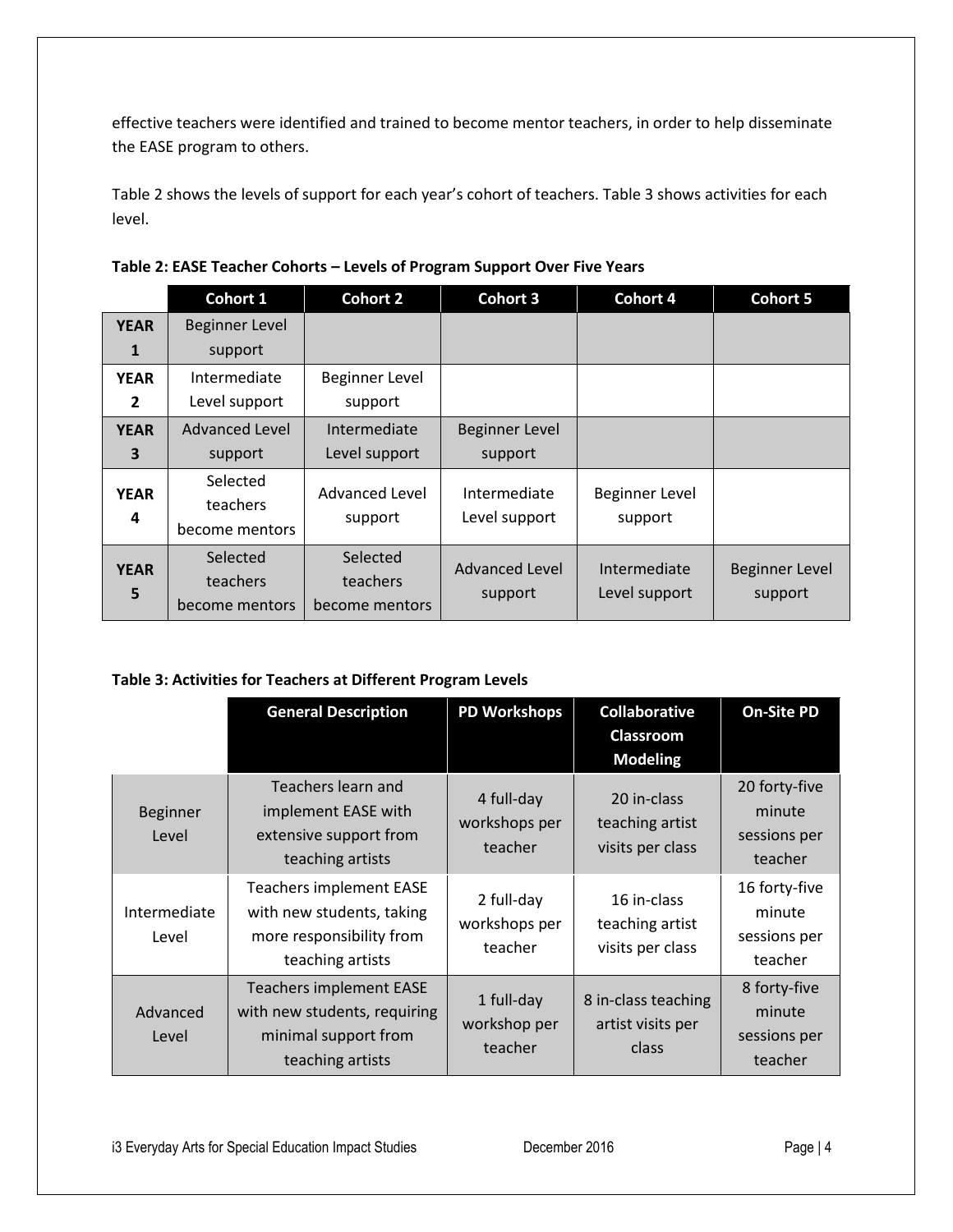### <span id="page-5-0"></span>*1.1. Research Questions*

The impact evaluation used a cluster (site) quasi-experimental design to examine the impact of EASE on special education (SPED) students' academic achievement and social-emotional behavior. Academic achievement was measured using the New York State Alternative Assessment (NYSAA): a teacherselected performance task rated on a 4-point scale designed to be administered to students with severe cognitive disabilities. Social-emotional behavior was measured using the Student Annual Needs Determination Inventory (SANDI): an 88-item questionnaire completed by teachers.

Research questions for the impact studies included:

- What is the impact of two years of exposure to EASE on 4th grade special education (SPED) students' reading achievement as measured by NYSAA?
- What is the impact of two years of exposure to EASE on 4th grade SPED students' mathematics achievement as measured by NYSAA?
- What is the impact of two years of exposure to EASE on 2nd-5th grade SPED students' social-emotional behavior as measured by SANDI?

# <span id="page-5-1"></span>**2. Impact Evaluation Design**

The impact studies employed a cluster (site) quasi-experimental design to examine the impact of EASE on special education students' academic achievement and social-emotional behavior. The studies were conducted in multiple sites within the 10 EASE schools.

### <span id="page-5-2"></span>*2.1. Sample Identification, Selection and Assignment*

### <span id="page-5-3"></span>**2.1.1. Identification/Selection of Study Schools and "Sites"**

At the outset of the program, District 75 schools were invited to apply for participation via a survey, with the following questions.

- 1. State your current elementary-age population across all sites. (Pre-K through 6th grade)
- 2. State the number of elementary-aged classes you currently have across all sites. (Pre-K through 6th grade)
- 3. How many classes are served by these arts specialists, at which sites, and how frequently?
- 4. List the cultural organizations which provided arts programs/residencies (if any) at your school for the past three years.
- 5. How did you hear about EASE and why do you think your school will be a good candidate for participation in EASE?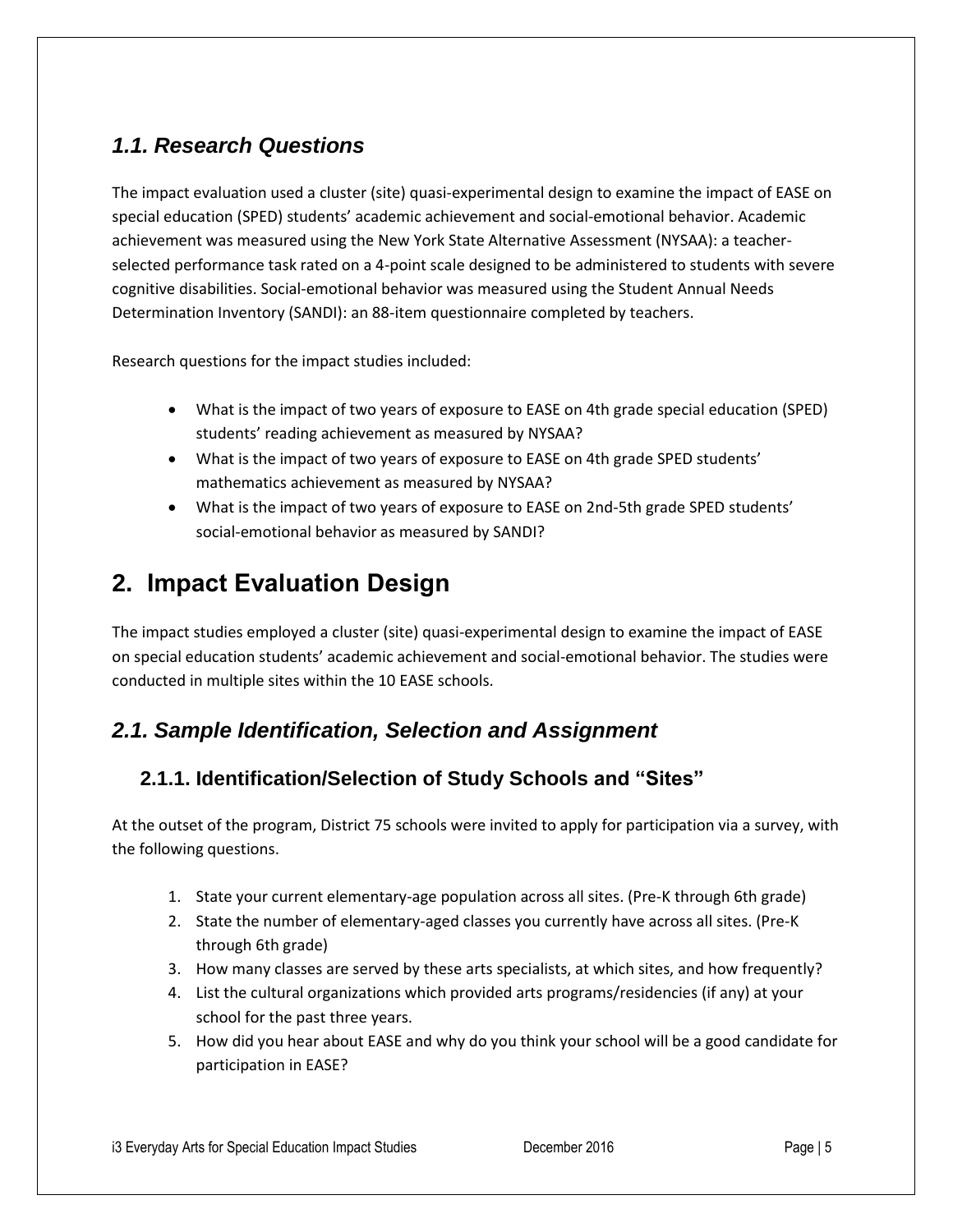- 6. What changes to you expect to see in your students, teachers, and administration as a result of the EASE program?
- 7. EASE may require schools to adjust their schedules from time to time in order to facilitate teaching artist visits, teacher meetings, in-school professional development, and interviews by the evaluation team. What do you see as the challenges to this?
- 8. How will you address these challenges?
- 9. EASE will require that participating teachers be released up to 4 times per year for mandatory all-day workshops. Although funds are available for hiring substitutes, schools sometimes find it difficult to release multiple teachers on the same day. How challenging is it for you to find substitutes?
- 10. How many teachers do you feel you could reasonably expect to release on any given day?
- 11. As part of the project's research component, participating teachers will be required to submit weekly online reports tracking students' progress in EASE activities. What strategies will you employ to ensure your teachers are compliant with this requirement?
- 12. Although EASE training is provided to teachers, the program will function more smoothly with other school staff on board. How will you turnkey the knowledge and skills gained by teachers to administrators, related service providers, and paraprofessionals?
- 13. The EASE program will require a school point person for EASE coordination. What are the qualities that would make an individual effective in this position?
- 14. Who would be the EASE point person at your school?
- 15. In addition to any grant-imposed teacher selection criteria, indicate the criteria you will use to select teachers for participation in EASE.

Applications were reviewed by District 75 and MNMP staff. The 10 schools were selected based upon their capacity, leadership and ability to sustain commitment to the program. The program was implemented in 37 sites within the 10 schools.

The treatment groups for the QED impact studies were drawn from these 37 sites, based upon students matching the selection criteria described in the subject selection section, below. The comparison groups were from the same 10 schools, but in sites where there was no EASE participation. The academic achievement (reading and math) analysis included 28 EASE sites and 18 comparison non-EASE sites (within 8 of the 10 schools implementing EASE). The analysis of social-emotional behavior included 23 EASE sites and 22 comparison non-EASE sites (in 10 of 10 schools implementing EASE). The treatment sample for academic achievement was  $4<sup>th</sup>$  grade students after 2 years of exposure, and the treatment sample for SEL was  $2^{nd}$ ,  $3^{rd}$  and  $4^{th}$  grade students after 2 years of exposure.

The counterfactual conditions were "business as usual" in the comparison sites. Students in the business-as-usual condition were not exposed to any EASE activities.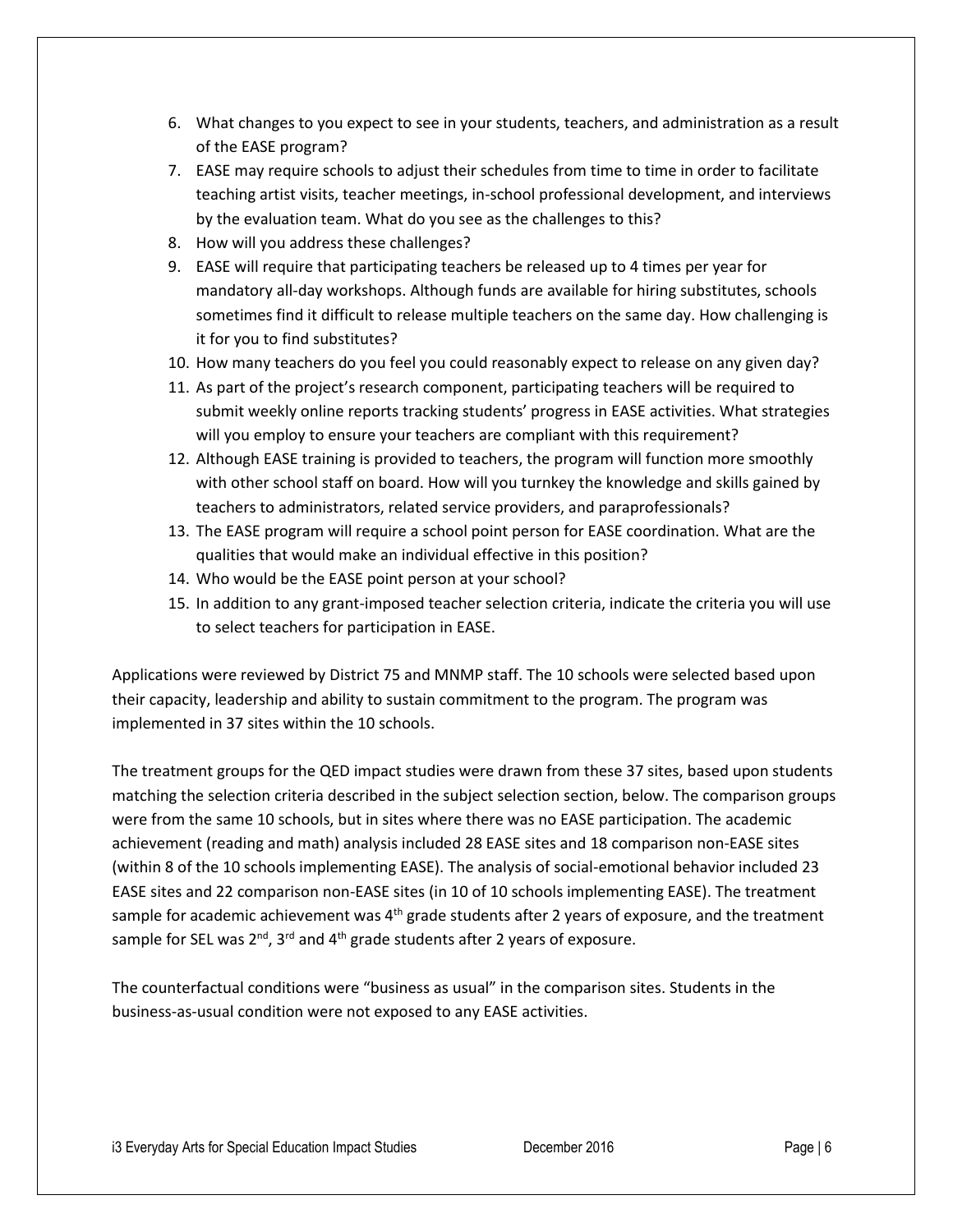### <span id="page-7-0"></span>**2.1.2. Identification/Selection of Students**

The sample used to examine academic achievement included two cohorts of  $4<sup>th</sup>$  grade students (2011-12) and 2012-13). To be included in this analysis, students were required to meet these criteria:

- Student identified as an alternative assessment student (i.e., eligible to take the NYSAA)
- Student had a NYSAA third grade score (in order to have a pre-intervention measure of academic achievement).

The sample used to examine social-emotional behavior included two cohorts of students in 2<sup>nd</sup>-4<sup>th</sup> grade (2012-13, and 2013-14) that had fall pretest (2012, 2013, respectively) scores and spring posttest scores (2014, 2015, respectively) on the SANDI. Table 4 below shows the treatment and comparison samples for each measure.

#### **Table 4: EASE Impact Study Samples**

|                                     | <b>Schools</b> |                           | <b>Sites</b> | <b>Students</b>                    |     |                 |  |
|-------------------------------------|----------------|---------------------------|--------------|------------------------------------|-----|-----------------|--|
|                                     |                | <b>EASE</b><br>Comparison |              | Grade(s)                           |     | EASE Comparison |  |
| Academic Achievement<br>Sample      | 8              | 28                        | 18           | 4 <sup>th</sup>                    | 83  | 74              |  |
| Social-Emotional Behavior<br>Sample | 10             | 23                        | 22           | $2nd$ , $3rd$ ,<br>4 <sup>th</sup> | 190 | 569             |  |

#### **Multi-Year Intervention**

The sample used to examine academic achievement included two cohorts of  $4<sup>th</sup>$  grade students (2011-12) and 2012-13). Academic outcomes (i.e., NYSAA scores) were analyzed at the end of fifth grade (2013 and 2014 respectively). The sample used to examine social-emotional behavior included two cohorts of students in 2<sup>nd</sup>-4<sup>th</sup> grade (2012-13, and 2013-14). Outcomes (i.e., SANDI scores) were analyzed at the end of  $3^{rd}$ , 4<sup>th</sup> and  $5^{th}$  grades, respectively (in spring 2014 and 2015).

### <span id="page-7-1"></span>**2.1.3. Treatment of Missing Data**

The analysis sample was defined as being comprised of students with non-missing pre-tests and nonmissing outcomes. Therefore, the analysis used casewise deletion for students that are missing pre-tests or outcomes. Estimates of the intervention's effects were based on analysis of data without any imputed outcome values.

### <span id="page-7-2"></span>**2.1.4. Baseline Equivalence Testing**

For each contrast baseline equivalence was established in the analytic sample (those students with pretest and posttest scores, using: (a) 3<sup>rd</sup> grade NYSAA scores for the academic achievement contrasts and (b) the SANDI administered to students in the fall prior to the school year of EASE exposure.

i3 Everyday Arts for Special Education Impact Studies December 2016 **Page 17** Page | 7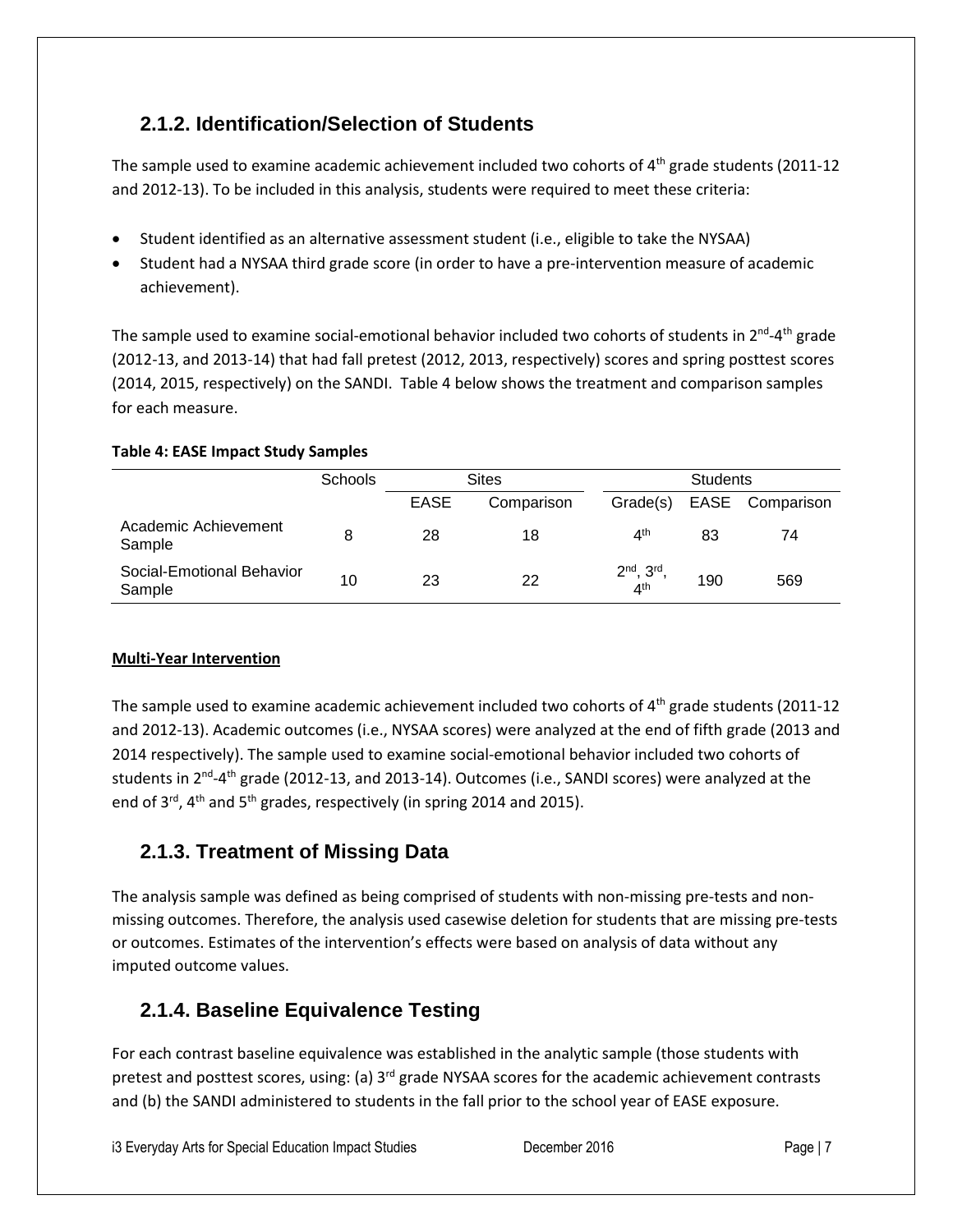Baseline equivalence was examined using a modified version of the impact model (shown in the Appendix) with the pretest as the dependent variable and the inclusion of two independent variables: (1) a treatment indicator (2) a cohort (block) indicator. The treatment-comparison difference in Table 5 is the parameter estimate on the treatment indicator taken from this model.

# <span id="page-8-0"></span>**3. Data Collection**

### <span id="page-8-1"></span>*3.1. Measures*

**New York State Alternative Assessment (NYSAA).** The study sample of students took the New York State Alternative Assessment (NYSAA) in reading and math each year, in the fall and spring. Only students with severe cognitive disabilities are eligible for NYSAA, based upon these criteria: (1) the student has a severe cognitive disability and significant deficits in communication/ language and significant deficits in adaptive behavior; and (2) the student requires a highly specialized educational program that facilitates the acquisition, application, and transfer of skills across natural environments (home, school, community, and/or workplace); and (3) the student requires educational support systems, such as assistive technology, personal care services, health/medical services, or behavioral intervention (New York State Education Department [NYSED], 2010).

When administering the NYSAA, teachers select indicators for each content area that are appropriate for each student. The indicators range "across a spectrum of complexity from least to most complex." The indicators are selected based upon the students' grade and age, the appropriateness of the challenge, the students' academic ability, and the school year's curriculum content. Teachers select an assessment task that matches the indicator, that can be performed in one day, and that is observable and measurable. Teachers gather two pieces of verifying evidence for each indicator, and score the resulting "dataportfolios" on two dimensions: Connection to Grade Level Content and Performance. Level of Accuracy and Level of Independence are considered when scoring Performance. They are calculated as a percentage from 0% to 100% and then assigned to a 4-point scale (1 to 4). Accuracy is determined by comparing the student's number of correct responses with the total number of expected responses. Independence is determined by dividing the number of steps or items not requiring prompts or cues by the total number of steps in the task (NYSED, 2010).

**Student Annual Needs Determination Inventory (SANDI).** SANDI was developed by the Riverside County, California, Office of Education, Special Education Unit. SANDI is designed to be used as an assessment tool to determine students' functional skills. In addition, SANDI aids instructional decisions based upon a students' performance level, progress on IEP goals and identification of educational needs (Riverside County Office of Education, 2008).

Students are asked to perform tasks that reflect IEP goals. SANDI items are scored according to 4 categories (Not Engaged, Engaged, Supported, Independent) which reflect the percentage of correct responses, considering additional scoring criteria such as the number of prompts needed to complete

i3 Everyday Arts for Special Education Impact Studies December 2016 **Page | 8** Page | 8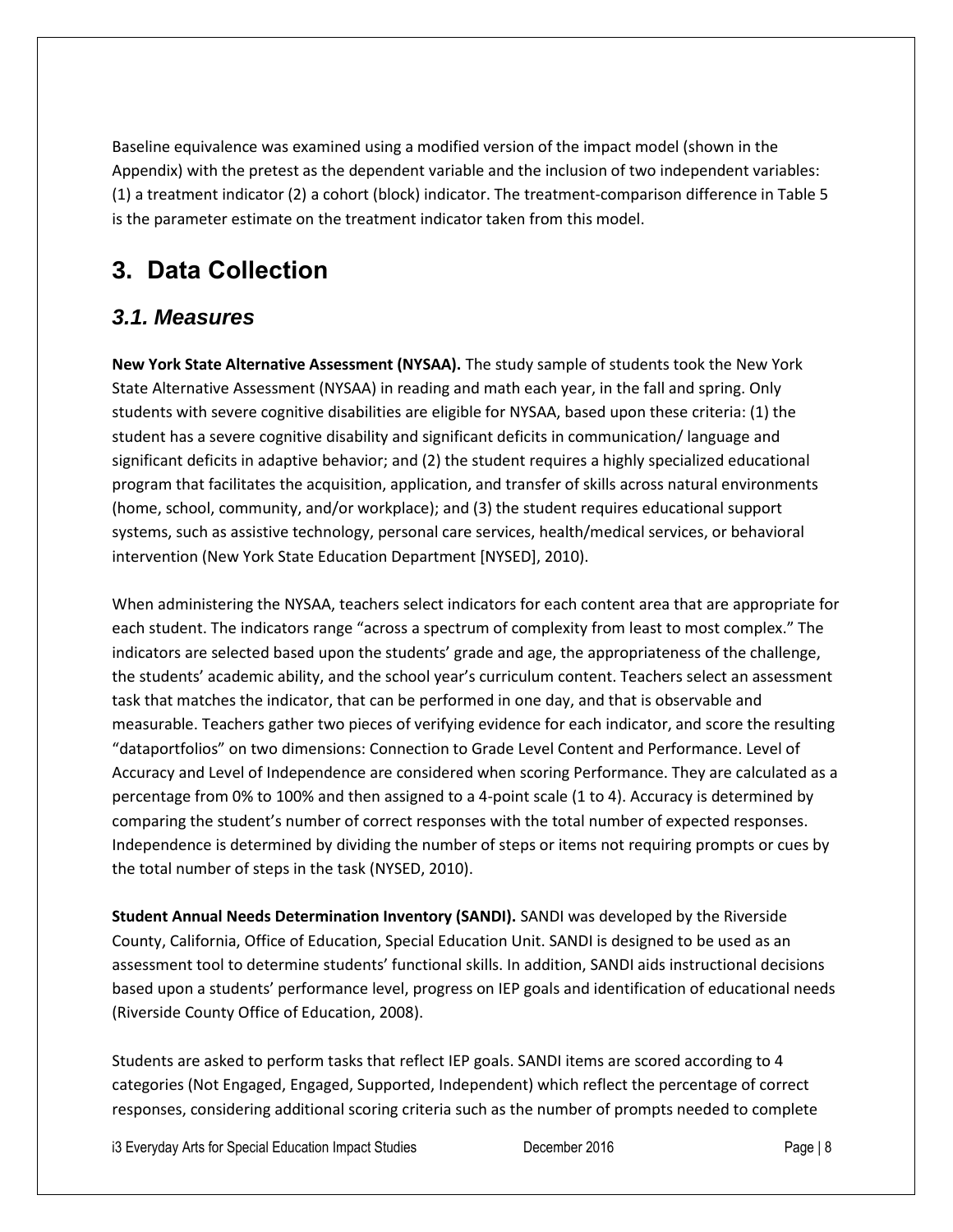the task. The scores are used by the teacher to identify areas of need and to refine IEP goals. Based upon the scores, the students are assigned to one of four categories for each IEP assessed (including social/emotional learning goals, the domain of interest in the SEL impact study): Proficient, Basic, Below Basic, Far Below Basic (Cahill, Silva & Chappell, 2012).

# <span id="page-9-0"></span>**4. Analysis**

The impact evaluation used a cluster (site) quasi-experimental design to examine the impact of EASE on special education (SPED) students' academic achievement and social-emotional behavior. The sample used to examine academic achievement included two cohorts of 4<sup>th</sup> grade students (2011-12 and 2012-13). Academic outcomes (i.e., NYSAA scores) were analyzed at the end of fifth grade (2013 and 2014 respectively). The sample used to examine social-emotional behavior included two cohorts of students in 2<sup>nd</sup>-4<sup>th</sup> grade (2012-13, and 2013-14). Outcomes (i.e., SANDI scores) were analyzed at the end of 3<sup>rd</sup>, 4<sup>th</sup> and 5<sup>th</sup> grades, respectively (in spring 2014 and 2015). A list of contrasts (Table 6) and the analytic model are in the Appendix.

## <span id="page-9-1"></span>*4.1. Baseline Equivalence Testing*

For each contrast, baseline equivalence was established in the analytic sample (those students with pretest and posttest scores), using third grade NYSAA scores for the academic achievement contrasts, and the SANDI administered to students in the fall prior to the first school year of EASE exposure.

Baseline equivalence was examined using a modified version of the impact model with the pretest as the dependent variable and the inclusion of two independent variables: (1) a treatment indicator and (2) a cohort (block) indicator. The treatment-comparison difference in Table 5 below, is the parameter estimate on the treatment indicator taken from the model. Baseline equivalence was established for each contrast.

| Contrast<br>and<br>Measure                  | Treatment<br>Group N | Comparison<br>Group<br>N | Unadjusted<br>Treatment<br>Group SD | Unadjusted<br>Comparison<br>Group SD | Unadjusted<br>Comparison<br>Group<br>Mean | $T$ reatment $-$<br>Comparison<br><b>Difference</b> | Standardized<br>T-C<br>Difference |
|---------------------------------------------|----------------------|--------------------------|-------------------------------------|--------------------------------------|-------------------------------------------|-----------------------------------------------------|-----------------------------------|
| Reading<br>Proficiency<br>(NYSAA)           | 83                   | 74                       | .896                                | .846                                 | 3.68                                      | $-0.026$                                            | $-0.03$                           |
| Math<br>Proficiency<br>(NYSAA)              | 83                   | 74                       | .480                                | .404                                 | 3.88                                      | $-0.048$                                            |                                   |
| Social-<br>Emotional<br>Learning<br>(SANDI) | 190                  | 569                      | 77.89                               | 73.63                                | 141.68                                    | 12.34                                               | 0.16                              |

#### **Table 5: Baseline Equivalence of Treatment and Control Groups**

i3 Everyday Arts for Special Education Impact Studies December 2016 **Page 19** Page | 9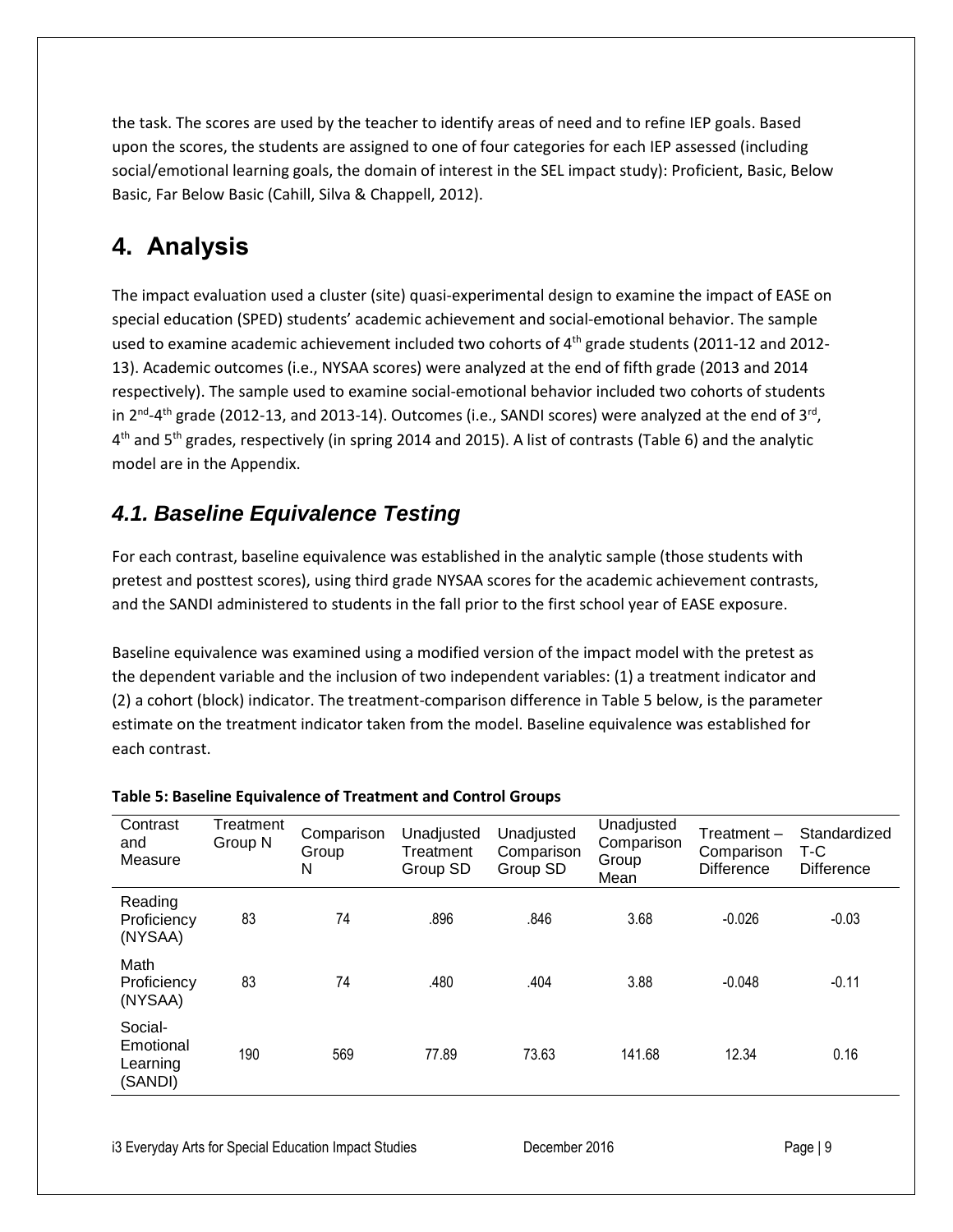### <span id="page-10-0"></span>*4.2. Impact Findings*

Analysis of the impact studies indicated a program effect on reading achievement and social-emotional learning. There was a substantively meaningful effect of the intervention on students' reading skills (Effect Size = .42) as measured by NYSAA. There was a modest but significant effect on students' SEL (Effect Size = .18) as measured by SANDI. Analysis of NYSAA math proficiency indicated indeterminate effects with no treatment-comparison difference (*p* = .97).

| Contrast | Treatment<br>Group SD | Comparison<br>Group SD | Impact<br>Estimate | Standardized<br><b>Effect Size</b> | Impact<br>Standard<br>Error | р<br>value | Degrees<br>of<br>Freedom |
|----------|-----------------------|------------------------|--------------------|------------------------------------|-----------------------------|------------|--------------------------|
| Reading  | .549                  | .771                   | .278               | .42                                | .139                        | .054       | 33.34                    |
| Math     | .610                  | .652                   | .033               | .05                                | .088                        | .971       | 37.86                    |
| SEL      | 73.65                 | 66.09                  | 12.21              | .18                                | 4.11                        | .005       | 36.48                    |

#### **Table 6: Impact Estimates**

### <span id="page-10-1"></span>*4.3. Student Assessment: Communication and Socialization Skills*

As part of the EASE program evaluation, every participating teacher rated each of their students weekly on a 3-point scale on these indicators: (1) communication skills, (2) socialization skills, (3) following directions, (4) time on task, (5) self-esteem, (6) engagement, and (7) arts proficiency. Teachers also identified an IEP goal for each student that they addressed through EASE program teaching strategies, and indicated the degree of improvement towards meeting those goals. The criteria for progress in each area were determined by the teachers, who had the best understanding of the students' disabilities and IEP. Teachers used their professional judgment and knowledge of each student's disability (and degree of disability) to determine if the student was making progress. Teachers received professional development in developing criteria and rating students. The teacher ratings were submitted weekly for 23 weeks during the school year. Teachers were also asked to provide qualitative examples of behaviors that indicated progress in each indicator. The assessments were conducted online using ArtsResearch software, which was developed to expedite timely responses by teachers.

Analysis demonstrated significant gains in each domain. Table 7 shows significant increases (*p* < .001) from November to May in the fourth year of the program, when most surveys were gathered and the program was up to a full complement of 180 teachers (n = 19,689 assessment surveys were gathered that year).<sup>2</sup>

l

<sup>2</sup> Because students were rated on a 3-point scale, mean scores could range from 1 to 3.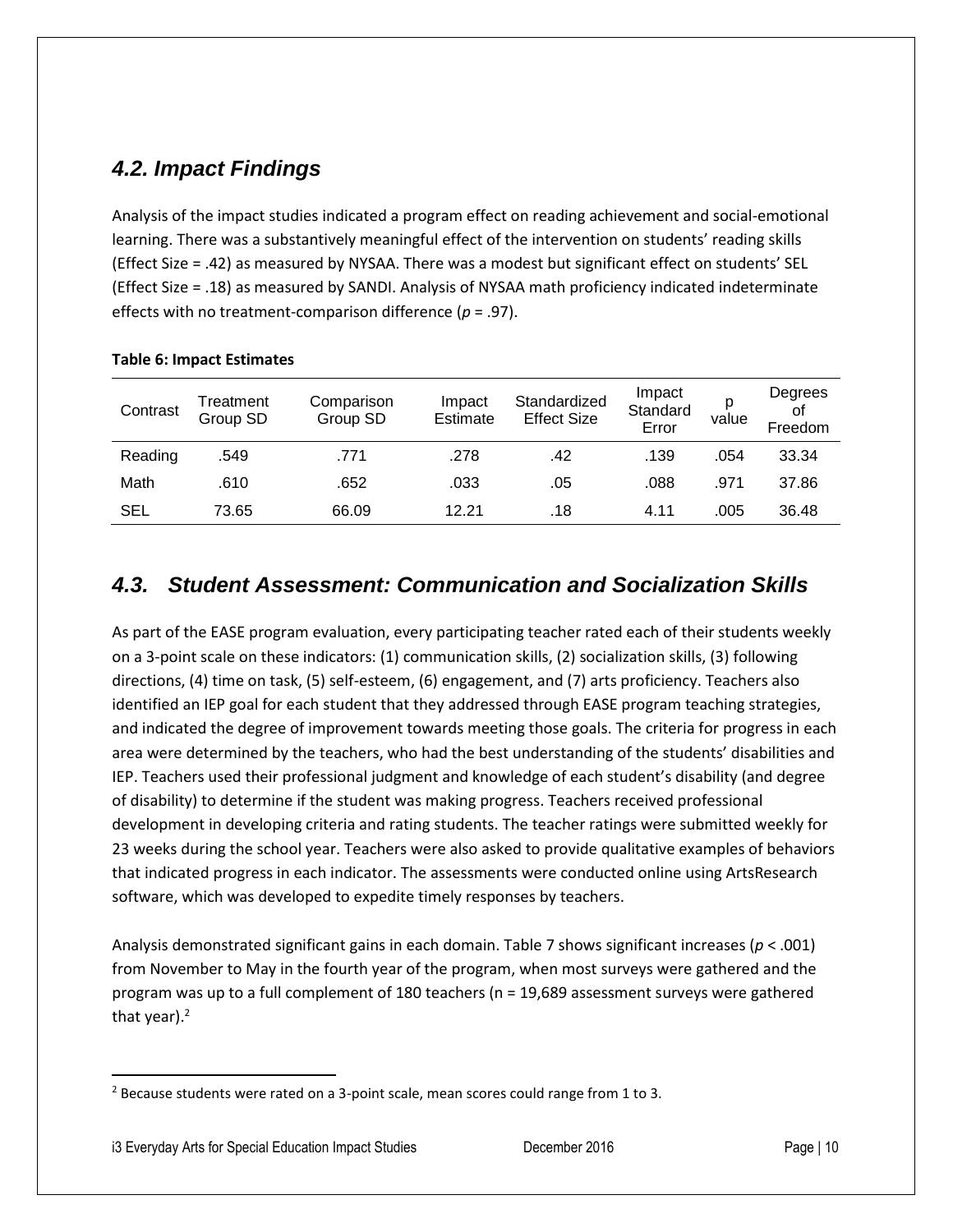| <b>Assessment Domains</b>   | November Mean | May Mean |
|-----------------------------|---------------|----------|
| <b>Communication Skills</b> | 1.64          | 2.05     |
| Socialization Skills        | 1.66          | 2.08     |
| <b>Follows Directions</b>   | 1.69          | 2.11     |
| Time on Task                | 1.67          | 2.09     |
| Engagement                  | 1.78          | 2.17     |

#### **Table 7: Student Assessment Surveys**

In the assessment surveys, teachers described behaviors that supported their high ratings in communication, socialization, and engagement. These included: taking turns, leading activities, successfully interacting with peers and teachers, responding to modeling, sharing materials, appropriately interacting, making eye contact, taking turns, verbalizing or physically expressing ideas, demonstrating self-control, focusing, staying on task, and using imagination and creativity when responding to a set of criteria in a sustained task. Teachers observed that students were better able to participate longer on challenging tasks.

## <span id="page-11-0"></span>**5. Summary**

The program was determined to have an effect on reading scores and social-emotional learning. There was a substantively meaningful effect of the intervention on students' reading skills (Effect Size = .42) as measured by NYSAA. There was a modest but significant effect on students' SEL (Effect Size = .18) as measured by SANDI. Analysis of NYSAA math proficiency indicated indeterminate effects with no treatment-comparison difference (*p* = .97).

These effects were consistent with analysis of survey and observational data. These additional data will be published in spring 2017 in a book chapter describing the EASE evaluation in the context of evaluating special education and the arts.

The improvement in reading skills and social-emotional learning may be due to the increased engagement of students with disabilities. The EASE activities were inherently interactive, involving peerto-peer and teacher-student communication in verbal, artistic and kinesthetic domains. These were the kinds of activities that children would otherwise not be consistently exposed to in their usual special education classrooms. The degree of support provided by District 75 and its partners, MNMP and UAP, through the grant was likely instrumental in obtaining the improvements described here. The instructional model we studied is based upon the interlocking program components of professional development, in-school support and classroom instruction. The expertise of seasoned teaching artists was a major factor as well. The core pool of visiting teaching artists had extensive practical experience in working in District 75 classrooms. Additional research may determine if similar results could be obtained without this degree of prior expertise and systemic support.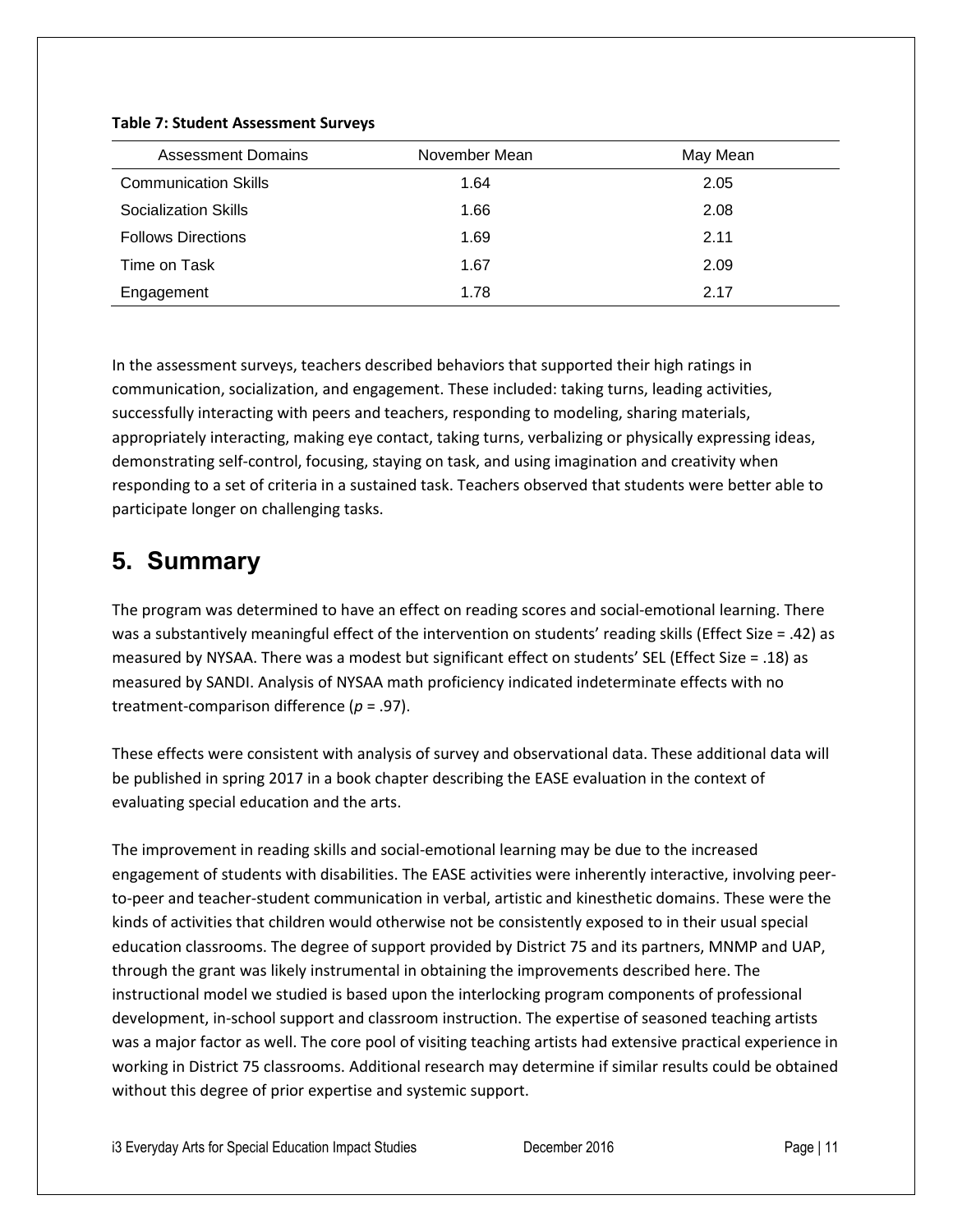## <span id="page-12-0"></span>**6. References**

New York State Education Department, Office of State Assessment. (2010). New York State Alternative Assessment: Administration manual 2010-11 (pp. 1-31). Albany, NY.

Riverside County Office of Education, Special Education Unit. (2008). Student annual needs determination inventory: (3rd ed.). Riverside, CA.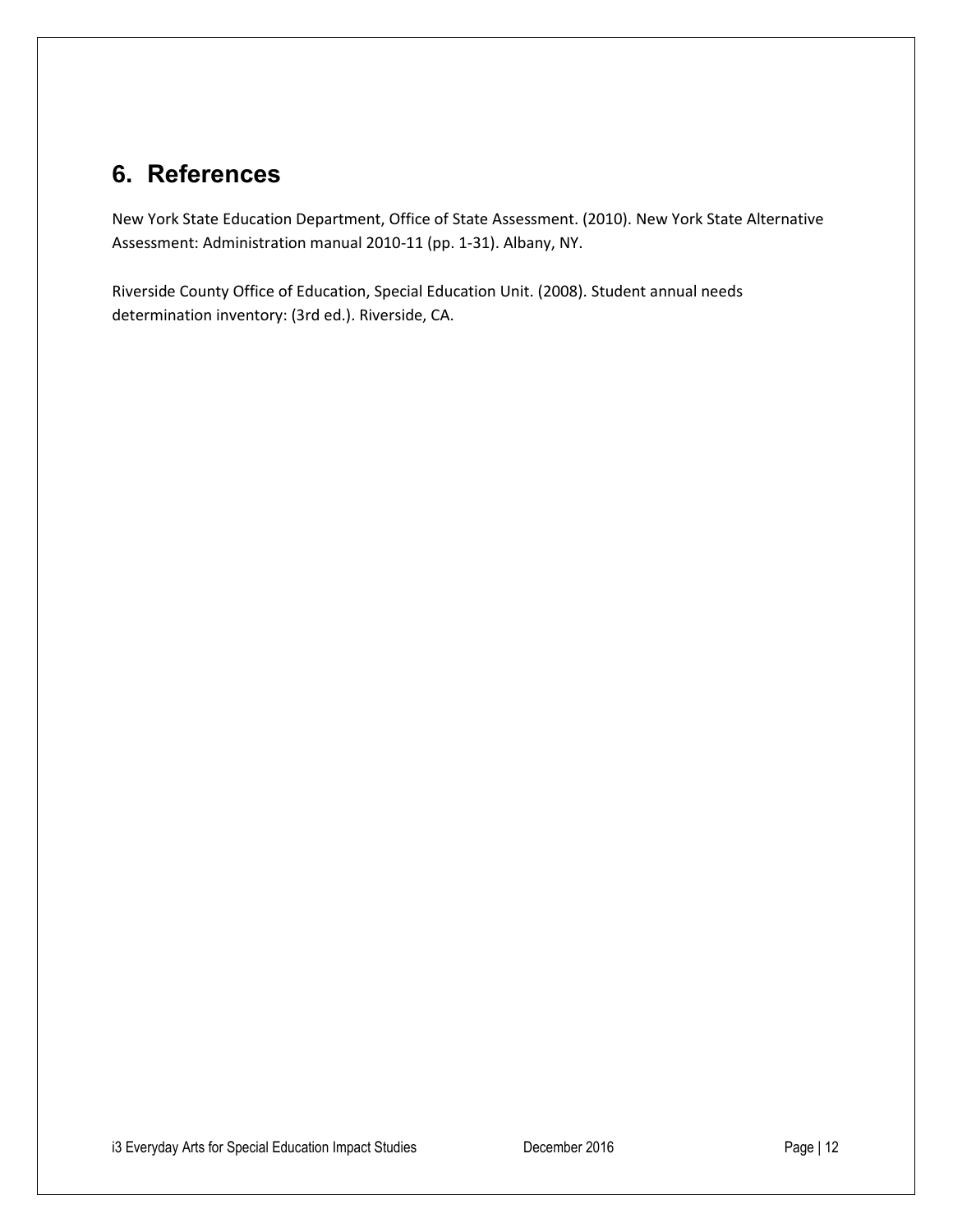# **7. Appendix**

#### **Table 6: List of Contrasts**

<span id="page-13-0"></span>

|                                 |                                                                                           |                                                                                                                           | <b>Treatment Group</b>                                                                             |          | <b>Comparison Group</b> | <b>Outcome</b>               |                                                              |                               | <b>Baseline</b>                                                                                                         |                                                                 |                               |                                                                                                                        |
|---------------------------------|-------------------------------------------------------------------------------------------|---------------------------------------------------------------------------------------------------------------------------|----------------------------------------------------------------------------------------------------|----------|-------------------------|------------------------------|--------------------------------------------------------------|-------------------------------|-------------------------------------------------------------------------------------------------------------------------|-----------------------------------------------------------------|-------------------------------|------------------------------------------------------------------------------------------------------------------------|
| Contrast<br>Name                | Design                                                                                    | Description                                                                                                               | during<br>intervention<br>Age/grade                                                                | Exposure | <b>Description</b>      | Domain                       | Measure                                                      | <b>Observation</b><br>Unit of | Timing of<br>Measurement                                                                                                | Measure<br>[Scale]                                              | <b>Observation</b><br>Unit of | Timing of<br>Measurement                                                                                               |
| 1. Reading<br>Proficiency       | QED with<br>treatment<br>and<br>matched<br>comparison<br>students<br>from same<br>schools | Everyday Arts for<br>Special<br>Education:<br>special education<br>students in grade<br>5 with 2 years of<br>intervention | a. grade<br>4-5 (2011-<br>$12 -$<br>$2012 - 13$<br>b. grade<br>4-5 (2012-<br>$13 -$<br>$2013 - 14$ | 2 years  | Business as usual       | Reading<br>Proficiency       | New York State<br>Alternate<br>Assessment:<br>Reading        | Student                       | a: Between<br>Oct 2012 and<br>Feb 2013,<br>during grade<br>b. Between<br>Oct 2013 and<br>Feb 2014,<br>during grade      | New York<br><b>State</b><br>Alternate<br>Assessment:<br>Reading | Student                       | a: Between Oct<br>2010 and Feb<br>2011, during<br>grade 3<br>b: Between Oct<br>2011 and Feb<br>2012, during<br>grade 3 |
| 2. Math Proficiency             | QED with<br>treatment<br>and<br>matched<br>comparison<br>students<br>from same<br>schools | Everyday Arts for<br>Special<br>Education:<br>special education<br>students in grade<br>5 with 2 years of<br>intervention | a. grade<br>4-5 (2011-<br>$12 -$<br>2012-13)<br>b. grade<br>4-5 (2012-<br>$13 -$<br>2013-14)       | 2 years  | Business as usual       | Math Proficiency             | New York State<br>Alternate<br>Assessment:<br>Math           | Student                       | a: Between<br>Oct 2012 and<br>Feb 2013,<br>during grade<br>b. Between<br>Oct 2013 and<br>Feb 2014,<br>during grade<br>5 | New York<br><b>State</b><br>Alternate<br>Assessment:<br>Math    | Student                       | a: Between Oct<br>2010 and Feb<br>2011, during<br>grade 3<br>b: Between Oct<br>2011 and Feb<br>2012, during<br>grade 3 |
| 3. Social/Emotional<br>Learning | QED with<br>treatment<br>and<br>matched<br>comparison<br>students<br>from same<br>schools | Everyday Arts for<br>Special<br>Education:<br>special education<br>students in grade<br>5 with 2 years of<br>intervention | a. grade<br>4-5 (2012-<br>$13 -$<br>$2013 - 14$<br>b. grade<br>4-5 (2013-<br>$14 -$<br>$2014 - 15$ | 2 years  | Business as usual       | Social/Emotional<br>Learning | <b>Student Annual</b><br>Needs<br>Determination<br>Inventory | Student                       | a. Spring<br>2014<br>b. Spring<br>2015                                                                                  | Student<br>Annual<br><b>Needs</b><br>Determination<br>Inventory | Student                       | a. Fall 2012<br>b. Fall 2013                                                                                           |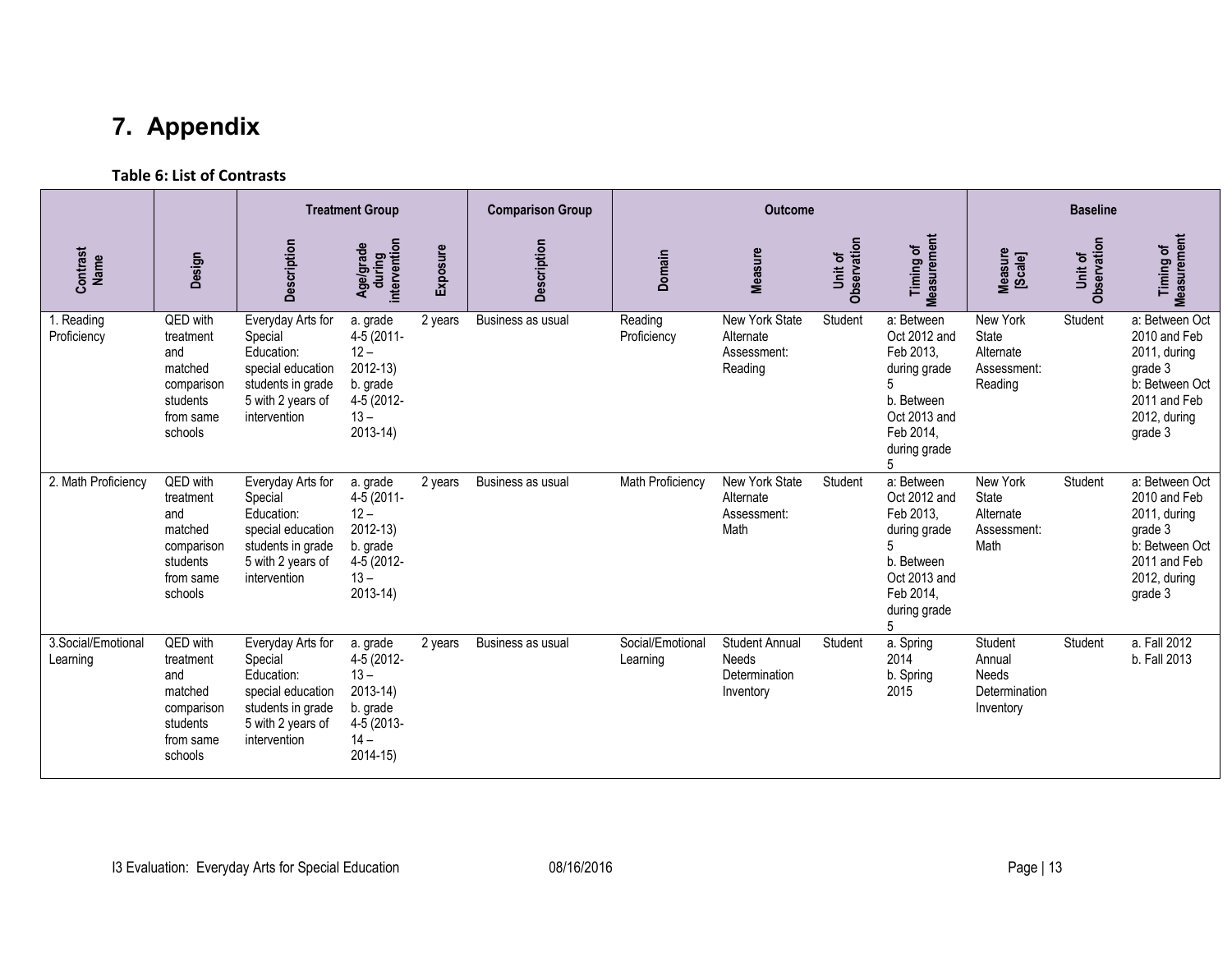#### **Two-level model used to estimate impacts for each contrast**

*Level-1 Model: Student Level*

 $Y_{ij} = \beta_{0j} + \beta_{1j}(Y^*_{ij}) + \beta_{2j}(Disability_{ij}) + \beta_{3j}(Cohort_{ij}) + \varepsilon_{ij}$ 

where

 $Y_{ij}$  is the spring posttest score for student i in site j;

 $\beta$   $_{0j}$  is the conditional mean posttest score for control students in site j,

 $Y^*_{ij}$  is the pretest score for student i in site j;

Disability is 1 if autistic 0 if not for student i in site j.

Cohort is 1 if in cohort 2, 0 if in cohort 1 for student i in site j

 $\varepsilon$ <sub>ij</sub> is the student-level random error representing the difference between student ij's score and the conditional predicted mean score for block j. These residual effects are assumed normally distributed with mean 0 and variance  $\sigma^2$ .

#### *Level-2 Model: Site Level*

$$
\beta_{0j} = \gamma_{00} + \gamma_{01}T_j + \sum_{s=1}^{n} \gamma_{0(1+s)}(Site_s)_{+} \mu_{0j}
$$

 $\beta$  mj =  $\ \gamma$  m

 $\gamma$  00 is the mean for control classes;

 $\gamma$  <sub>01</sub> is the treatment effect (difference between treatment and control site means);

 $T_i$ = 1 if site j is an intervention class, and 0 if control;

Site<sub>s</sub>=1 of student is in Site s, = 0 else.

 $\mu$   $_{\text{0j}}$  is the deviation of site j's mean from the grand mean